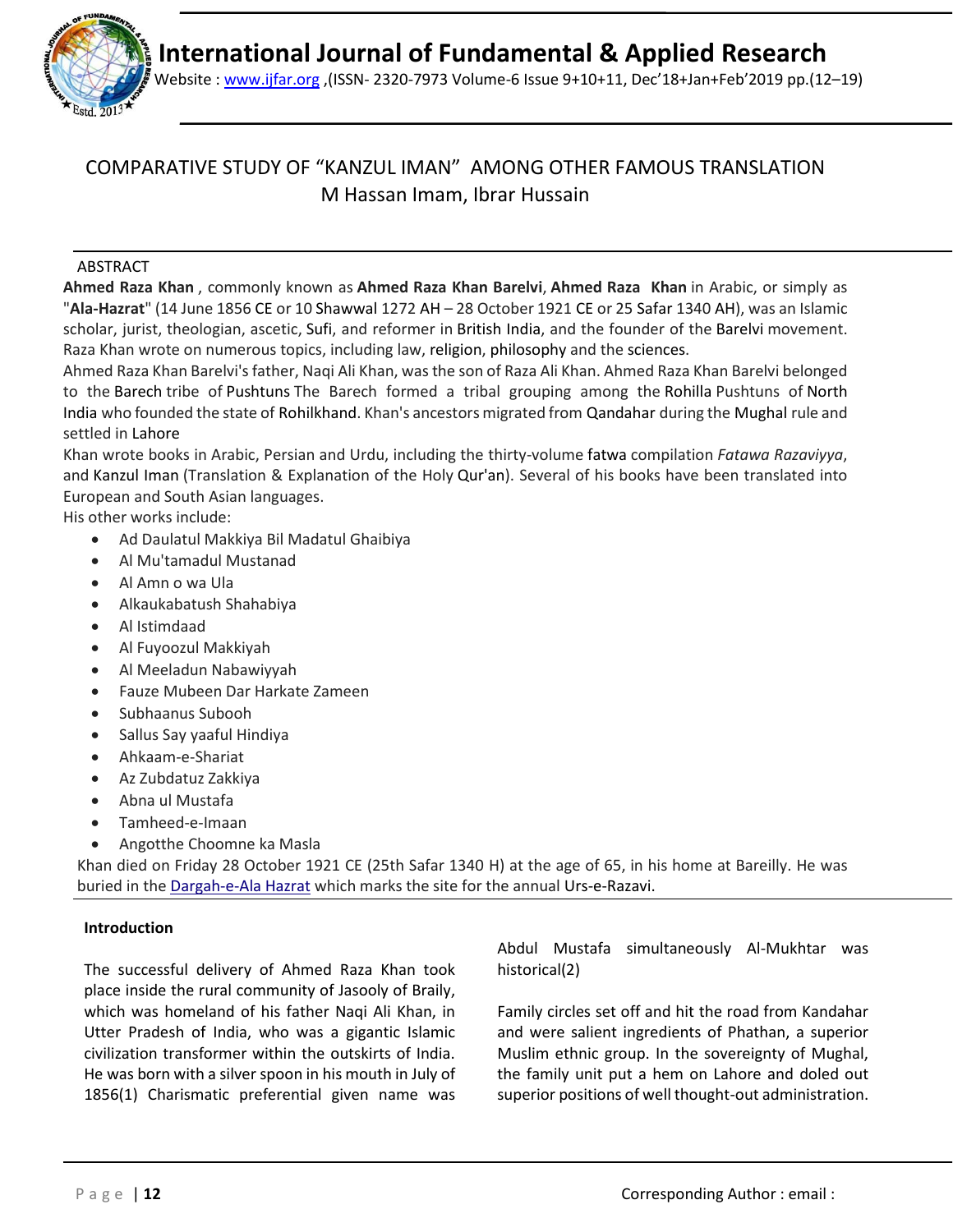

Website : [www.ijfar.org](http://www.ijfar.org/) ,(ISSN- 2320-7973 Volume-6 Issue 9+10+11, Dec'18+Jan+Feb'2019 pp.(12–19)

Shees Mahal of Lahore, a wide-ranging citadel of Lahore, was bequeathed under their influence to stay alive. After short-lived there, they came to light of Delhi, getting hold of patronizing potentials underneath their property. Myriad of titles and honors were shared by the Judicious administration of time through them(3)

Lying on the sunlight hours of Aqeeqa, an Islamic expression intended for the daytime of child's birth for congregational supper, grandfather prospected an astounding dream. The implication of trance was that newborn child indisputably will come about to a pretentious icon, mesmerizing celebrity and comprehension aficionado. Resting on 4th age, he accomplished the most excellent performance of Qur'an. Taking place on 6th age, he delivered an address on a debatable area under discussion between Sunnis and Wahabis, "Eid Milad un Nabi" on a sermon till six hours assiduously (4)

On 14th age, fulfilled the schooling of Maqoolat and Manqoolat(5) an Islamic study among Muslims.

For high-quality celebrity in North India designed for Islamic persona, by his own father, as well put the pen to paper designed for foremost Fatwa, a scholastic task of an action- packed scholar, on Rizaat, an Islamic expression by which getting hitched with ought to be embarrassed, by which father qualified himself on cloud nine and handed out the chair of Mufti to him. Intended for the initial pilgrimage of Mecca and Medina took the trip with father Naqi Ali Khan from Kolkata through ship and voyaged. From incredible and far-fetched intellectuals of both Mecca and medina earned official documents of Jurisprudence, Hadith, Rhetoric, Quran interpretation and so forth (6)

In Mecca, whilst he was tiring of saying the worship of Magrib, a time of worship in Muslims prayers, that point of time, an outstanding intellectual that is to say Hasan Bin Salih Jamalul Lail, initiated to gawk the forehead, encompassing not a few early introductions about him. Following to finishing point of prayer, Hasan Bin Salih took hands and moved towards private residence directly. Subsequently he

advocated that "indisputably, I do discover paramount brightness of Allah on this forehead as well indubitably will be a furthermost intellectual of his epoch"(7)

Lastly the certificate of Siha us Sitta, supreme six Islamic volumes in the field of Hadith, was conferred to Ahmed Raza Khan, and nevertheless he named him as Ziaud Deen Ahmed. Emblematic intellectual proffered a manuscript i.e. 'Jouhara' which was texted and transcribed by him (8)

He hunted from an extended time it to be decoded or read between the lines in Urdu. Merely in two days, book was transformed from Arabic to Urdu by Ahmed Raza Khan; it was enormously a great task by an Indian originated scholar to perform so. Thus Jamalul Lail felt it very contented and satisfied as a result invited to residence in favor of ceremonial dinner festivity (9) He was a god gifted mind member. By sharpness of intelligence, instructor itself inquired "pronounce me a reality that you are a gentleman or something other like devil or evil and so on. He beamingly came back with reply that I pledge by Allah and say that I am gentleman only, not as you consider (10)

In winter season, he took the weight off his feet in Masjid, prayer hall of Muslims, from Asar to Magrib, both were prayer time, was sharing out the eternal and never-ending comprehension of Islamic principles and theories. There are his some other writing upon some good interpretations of late scholars. More he desired to consume was the soup in a cup and some pieces of biscuits (11)He was unenthusiastic lover of Prophet Mohammed as well was gracing with his presence in each and every commemoration of Islamic cultures. He was a dignified bookworm, additionally was passing over and above time in learning of Islamic volumes. Some people argued and believed that he was a scholar of 56 fields' human being, in each and every field; he has volumes printed by his own fingers (12).

Only the enemies may deny or neglect the praiseworthy of those manuscripts, owing to books are extremely pointier for every one of learners, approximately more have been available and only a little are under the press. He has done several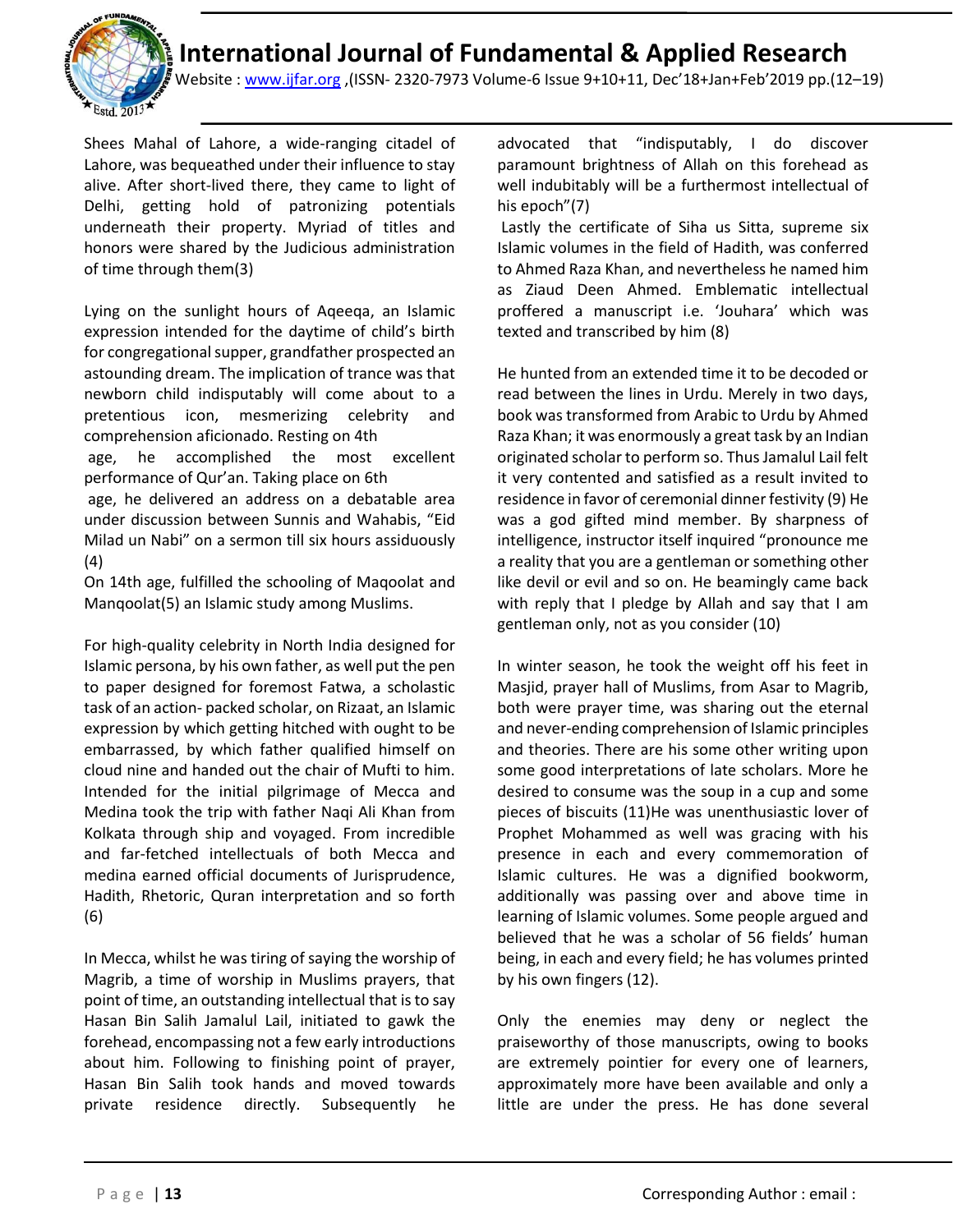

Website : [www.ijfar.org](http://www.ijfar.org/) ,(ISSN- 2320-7973 Volume-6 Issue 9+10+11, Dec'18+Jan+Feb'2019 pp.(12–19)

surprising tasks in his authentic life by that is directing to be captivated till nowadays, form those, his interpretation of Qur'an is very greater. He interpreted in a very learned way.

### **KANZUL IMAN**

The name of Ahmed Raza's translation is popularly known as Kanzul Iman additionally it means "the treasure of faith". After the study of Kanzul Iman, the reader would not be except its highest confession of its better method. There are so many reasons why Kanzul Iman is so distinguished among the subcontinent transformations (13).

1)Methodology, 2) Way of explanation, 3) Connotation and denotation, 4)Continuity in reading, 5) Good to understand, 6) Discipline in meanings, 7)Respect of prophet in connotation In India, there are two systems for the interpretation of Quran .1st letter based and 2nd is idiomatic one. First means that for every word there will an appropriate translated word beneath the Arabic word, in this, the way of continuity, superior translation, connections, are not being generally considered thanks to each word has its own word in the language. Therefore, the booklover will be familiar barely with pure words as well cannot be recognizable with entire and complete denotations of verse as a result misinterpretation might be created, additionally zilch will be the consequence(14).

Second means, all possessions will be present and connectivity, idioms, contact among lines obverses, also have to be deliberated. Ahmed Raza Khan translated Quran that is empty from both idiomatic and letter based translation, after that it is most preferred (15).

Transformation in North-East India. If Kanzul Iman is comprehended well subsequently every object will be realized perfectly in addition no hesitation may be experienced. The paramount importance of Kanzul Iman is that, after understanding it, there is no need to turn into lexicon, dictionary due to the whole is included in it by its outstanding methods. In Kanzul Iman both letter based and idiomatic translation may be observed in excellent approach. Large number of people emphasized upon the idiomatic translation to

materialize their skillfulness, expertness but they were finally botched and challenged, in addition, they can't comprehend Quran well in this attitude. The real explanation of Quran is not in idiomatic or letter based but these are verses of Allah thus it has its own peculiarities and oddities. Connection between verses, continuity and proper words are high methods by which Qur'an diverge from each other divine volumes (16).

His translation is not in ancient approach and not in modern method but between these. Both letter and idiomatic interpretations are highly calculated. After understanding of his translation, if we observe other Arabic interpretation such as Tafseer Jalalain, Baidawi, Tafseer Kabeer then all may be same and no contradiction will be found. The apt word, he uses in translation unlike others. He used one word for two different meanings, by this; we may understand his control over language too. Quran is sent into two different forms advising and simple speaking. Ahmed Raza khan highlights the tenses, voices and moods along with the form of advising and speaking also. When Quran uses advising, ordering, rigidness, and smoothness, that time Ahmed Raza to pursue that for excellent transformation (17).

He does not use indecent way of translation, not utilizes appalling words, emphasizes on better connectivity, for mere understanding of local people in an enhanced approach. He avoids translating Quran by acquiring some sort of transformation of others for assistance but himself performs that scholastic task. He shunned handing over Kanzul Iman to others intended for checking and rectification. When the translation Kanzul Iman was published men took it hand by hand and were interestingly accepted what he had inscribed in that transformation as well people rejected all other translations such as Byanul Quran of Ashraf Ali Thanvi, Moudidi, Rasheed Ahmed Gangohi, Kasim Nanotwi, Khalil Ahmed Ambethwi in India particularly in North India. Kanzul Iman is free of narrow-mindedness and prejudice, as well is unwrapped from the hint of refusal of other's transformation (18)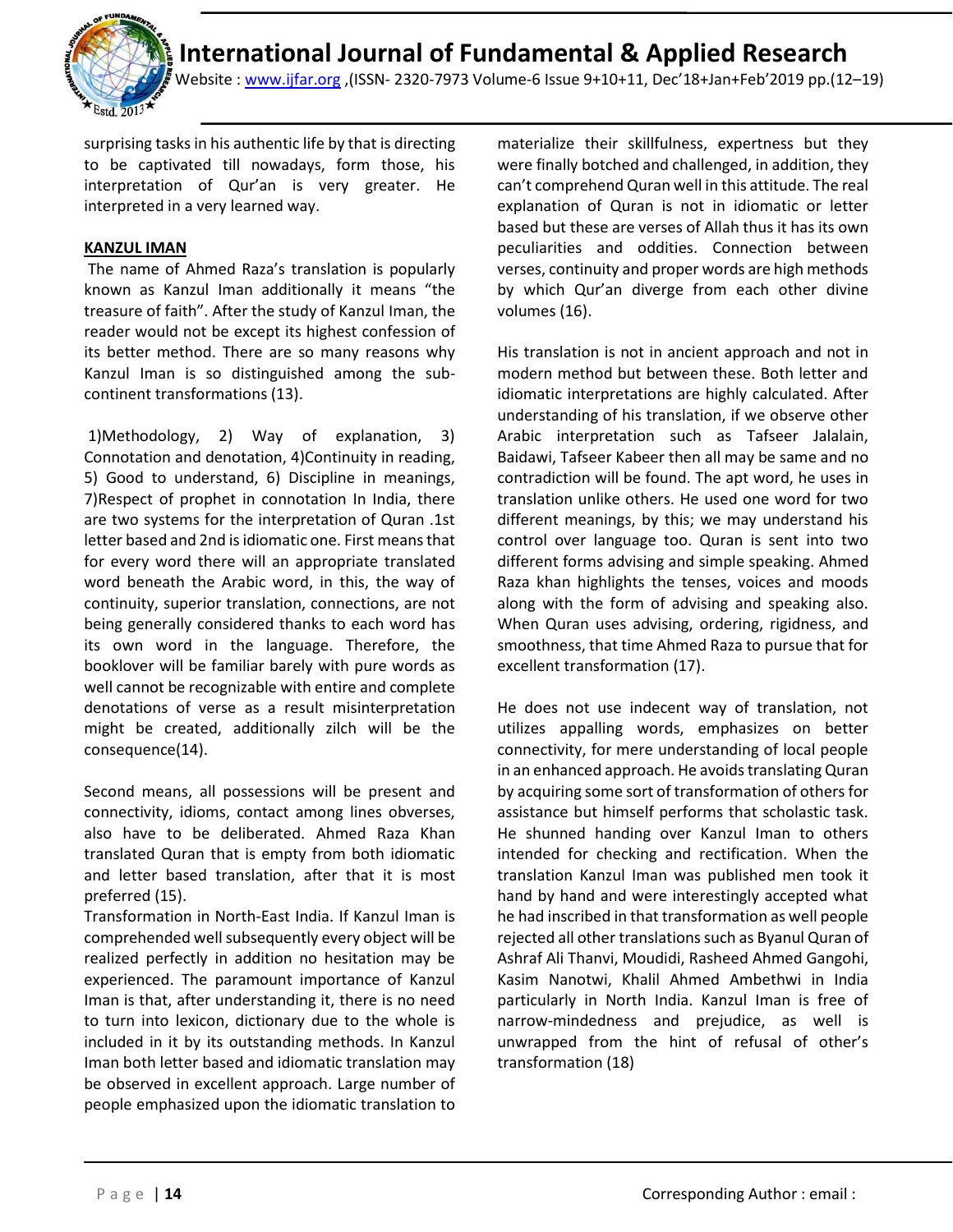

Website : [www.ijfar.org](http://www.ijfar.org/) ,(ISSN- 2320-7973 Volume-6 Issue 9+10+11, Dec'18+Jan+Feb'2019 pp.(12–19)

Translation of the Qur'an into modern languages has always been a problematic and difficult issue in Islamic theology. Since Muslims revere the Qur'an as miraculous and inimitable (I'jaz al-Qur'an), they argue that the Qur'anic text should not be isolated from its true form to another language or written form, at least not without keeping the Arabic text along with. Furthermore, an Arabic word, like a Hebrew or Aramaic word, may have a range of meanings depending on the context – a feature present in all Semitic languages, when compared to the moderately analytic English, Latin, and Roman languages – making an accurate translation even more difficult.

According to modern Islamic theology, the Qur'an is a revelation very specifically in Arabic, and so it should only be recited in Quranic Arabic. Translations into other languages are necessarily the work of humans and so, according to Muslims, no longer possess the uniquely sacred character of the Arabic original. Since these translations necessarily subtly change the meaning, they are often called "interpretations"(Tafseer) or "translation[s] of the meanings" (with "meanings" being ambiguous between the meanings of the various passages and the multiple possible meanings with which each word taken in isolation can be associated, and with the latter connotation amounting to an acknowledgement that the so-called translation is but one possible interpretation and is not claimed to be the full equivalent of the original). For instance, Pickthall called his translation The Meaning of the Glorious Koran rather than simply The Koran.

The task of translation of the Qur'an is not an easy one; some native Arab speakers will confirm that some Qur'anic passages are difficult to understand even in the original Arabic script. A part of this is the innate difficulty of any translation; in Arabic, as in other languages, a single word can have a variety of meanings. There is always an element of human judgment involved in understanding and translating a text. This factor is made more complex by the fact that the usage of words has changed a great deal between classical and modern Arabic. As a result, even Qur'anic verses which seem perfectly clear to native Arab speakers accustomed to modern vocabulary and

usage may not represent the original meaning of the verse.

The original meaning of a Qur'anic passage will also be dependent on the historical circumstances of the Prophet Muhammad's (S.A.W.) life and early community in which it originated. Investigating that context usually requires a detailed knowledge of Hadith and Seerah, which are themselves vast and complex texts. This introduces an additional element of uncertainty which cannot be eliminated by any linguistic rules of translation.

### **HISTORY OF QUR'AN TRANSLATION:**

The first translation of the Qur'an was performed by Salman, the Persian, who translated Surah al-Fatiha into the Persian language during the early 7th century. According to Islamic tradition contained in the Hadith, Emperor Negus of Abyssinia and Byzantine Emperor Heraclius received letters from Muhammad (S.A.W) containing verses from the Qur'an. However, during Muhammad's (S.A.W) lifetime, no passage from the Qur'an was ever translated into these languages nor any other.

The second known translation was into Greek and was used by Nicetas Byzantius, a scholar from Constantinople, in his 'Refutation of Quran' written between 855 and 870. However, we know nothing about whom and for what purpose had made this translation. It is however very probable that it was a complete translation.

The first fully attested complete translations of the Quran were done between the 10th and 12th centuries in Persian language. The Samanid king, Mansur I (961–976), ordered a group of scholars from Khorasan to translate the Tafsir al-Tabari, originally in Arabic, into Persian. Later in the 11th century, one of the students of Abu Mansur Abdullah al-Ansari wrote a complete Tafsir of the Quran in Persian. In the 12th century, Abu Hafs Omar al-Nasafi translated the Quran into Persian. The manuscripts of all three books have survived and have been published several times. In 1936, translations in 102 languages were known.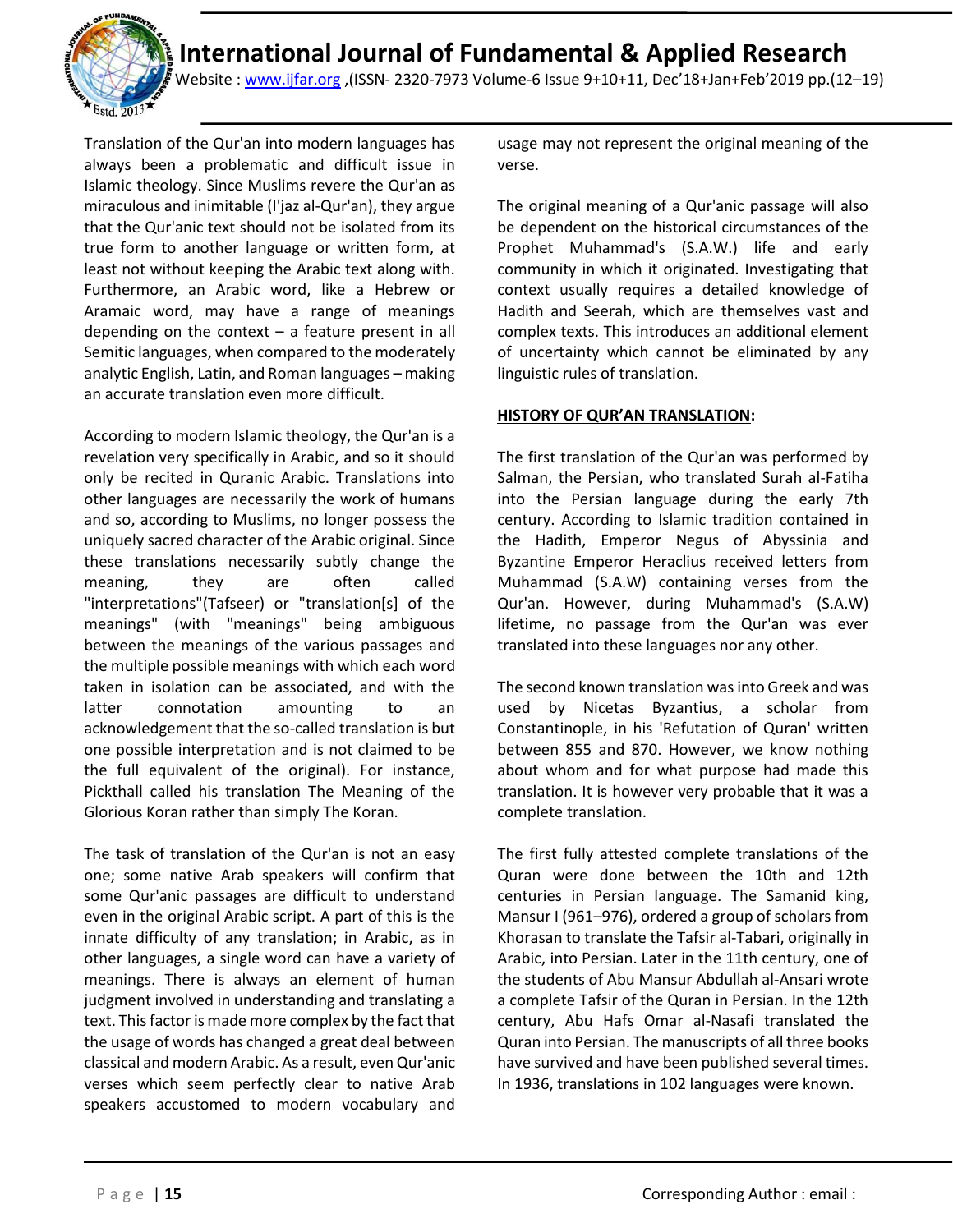

Website : [www.ijfar.org](http://www.ijfar.org/) ,(ISSN- 2320-7973 Volume-6 Issue 9+10+11, Dec'18+Jan+Feb'2019 pp.(12–19)

According to our topic we will confine ourselves to the Urdu translation of Holy Quran only.

First Urdu translation of Quran was done by Shah Abdul Qadir, who was the son of Shah Abdul Aziz Dehlawi. One of the authentic translations of Quran in Urdu was done by Imam Ahmed Raza Khan and was named Kanzul Iman. Molana Ashiq Elahi Merathi also translated the Qur'an in Urdu. Tafseer e Merathi is a renowned translation of Quran along with Tafseer and Shan e Nazool in Urdu by Molana Ashiq Elahi Merathi, as well as Irfan-ul-Quran a translation by Dr. Muhammad Tahir-ul-Qadri also an Urdu translation of the Quran."Mutalae Quran "by ABDULLAH, 2014, is an Urdu Translation. However Translation by Ahmed Raza Khan Barailvi is regarded the most comprehensive translation of the Holy Quran.

Ahmed Raza Khan wrote the translation in Urdu. It has been subsequently translated into other European and South Asian languages including English, Hindi, Bengali, Dutch, Turkish, Sindhi, Gujarati, Pashto and English.

The Holy Qur'án (The treasure of faith) Kanzul Iman (urdu), rendered into English by Professor Shah Faridul Haque. Other translation was completed by Professor Hanif Akhtar Fatmi.[4] Aqib Farid Qadri recently published a third translation.

### **In Dutch**

De Heilige Qoraan, Rendered into Dutch by Goelam Rasoel Alladien

### **In Turkish**

Kur'an-i Karîm, Rendered into Turkish by İsmail Hakkı İzmirli

As it has been stated earlier that Translation of Holy Quran by Imam Ahmed Raza Khan is regarded an ideal translation. Translation is an art and a good translator should possess the following characteristics:

Many people tend to think that a person who knows foreign languages is a good translator. However, that's not necessarily true, as levels of knowledge of a language can vary.

What are the qualities that characterize a good translator?

Passion: A translators should be passionate about their translation job. They should use all their means and efforts to deliver every project in excellent shape, as if it was their baby.

**Translation Skills.** A good translator must have a specific linguistic education. They should master not only the foreign language they work with, but also the skills of translation.

**Curiosity**. A translator must be curious and motivated to keep on learning new words and expression. The learning process of a translator should be neverending.

**Rich Vocabulary**. A good translator must have a wide lexicon, not only in the foreign language but also in their mother tongue. This will make the translation process easier and the quality of the translation higher. It is also convenient for translators to acquire technical terms in specific fields, such as business, law, sciences, engineering, etc…

**Clarity.** A good translator's goal is to express the idea of the source text as clearly as possible, without ambiguity. They should avoid difficult structures when they can use simple ones.

**Qualities of good Translation.** A good translator should be obsessed with quality.

**Resources.** In order to achieve the aforementioned quality, a good translator should use all available resources at their disposal.

**Accuracy.** A good translator should provide an exact transfer of information. Despite it being tempting sometimes, the translator should not correct the source text, trying to maintain its "spirit" instead.

**Honesty**. Translators are humans after all, therefore it is normal for them to not knowing some expressions or words. Nevertheless they should not just skip it, but they should conduct research and note it down for future reference.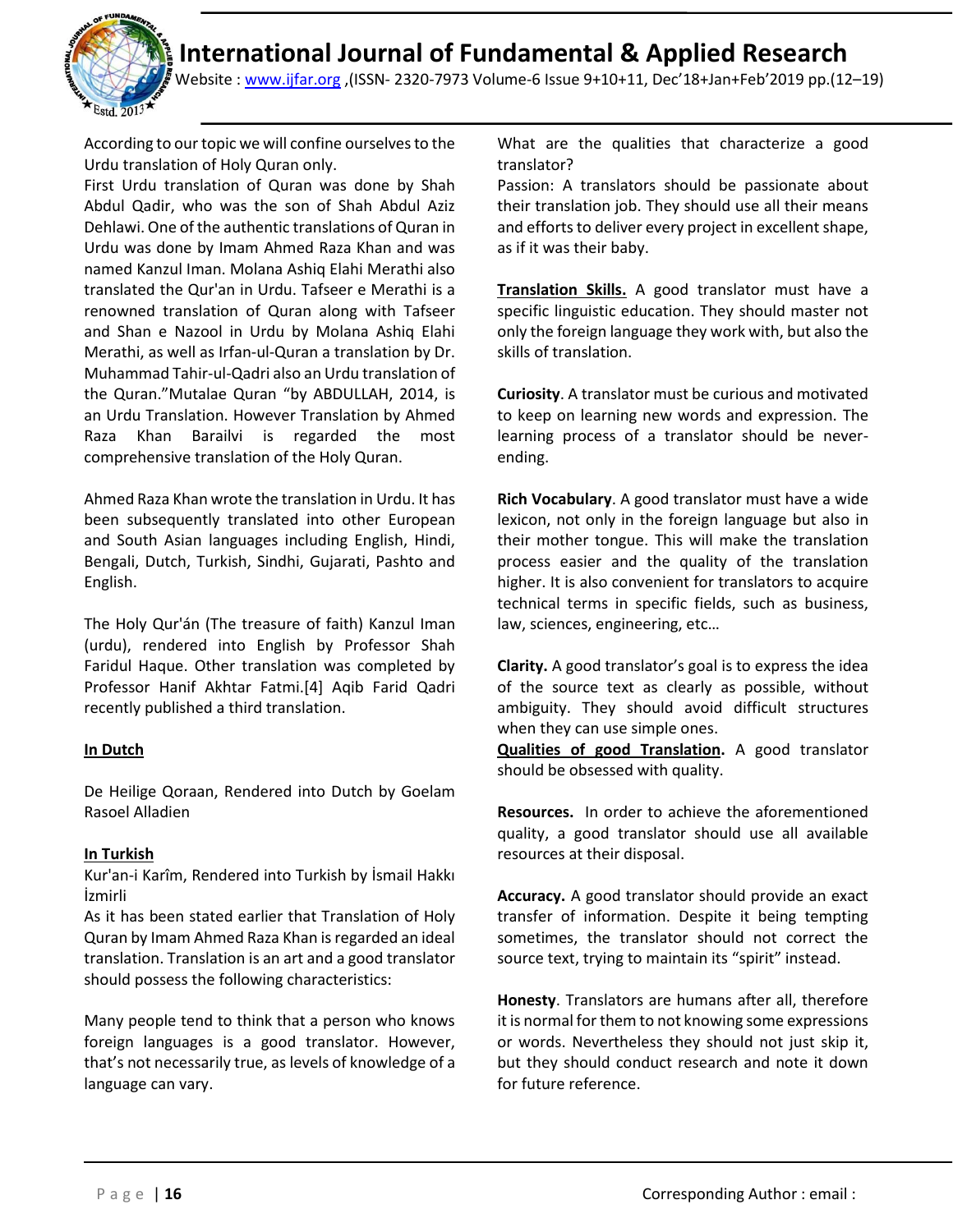

Website : [www.ijfar.org](http://www.ijfar.org/) ,(ISSN- 2320-7973 Volume-6 Issue 9+10+11, Dec'18+Jan+Feb'2019 pp.(12–19)

**Humble Pride**. A good translator should always deliver a translation that they can be proud of, but at the same time be humble enough to accept possible corrections from the editor/proof reader. The most important thing in the end is always the quality of the translation.

After reading "Kanzul Eman" it may be realized that Imam Ahmed Raza possess these qualities abundantly. They were God gifted. He had full command on Arabic and Urdu and had a great treasure of vocabulary. That is why his translation is most close to the original script of the Holy Quran.

This is an accepted fact that the revealed Arabic words of the Holy Quran cannot be actually transformed in any other language of the world. Literal translation of Arabic Quran conveying the same meaning is not only difficult but is impossible.

Therefore the translation of Arabic Quran in any other language is usually an explanatory translation. Imam Ahl-e-Sunnat Shah Ahmed Raza Khan's Urdu translation known as Kanz-ul-Iman is an explanatory translation. This explanatory translation of Urdu was completed in the beginning of 20th Century i.e. 1910. It is the most famous and accepted Urdu translation of Muslims belonging to the school of jurisprudence and the institution of the people of tradition and of the congregation in Indo-Pak sub-continent.

Though he has written numerously, but his two most famous works the translation of Holy Quran in Urdu and Fatawa-e-Razavia in twelve huge volumes have proved his superiority, deep thinking, ability and extreme love of ALLAH Almighty and the Prophet Mohammad (Salallaho Alaihi W'alihi Wasallam) over entire group of Ulamas of his time. Imam Ahl-e-Sunnat Shah Ahmed Raza Khan filled a new spirit and enthusiasm for Islam in the hearts of muslims. He revived love and affection of the last prophet and his teachings. Seeing his works for the revival of Islam, he deserves to be called a revivalist of 20th Century.

### **Translation Comparison of Kanzul Iman with others:**

Although several scholars translated the Holy Quran in Urdu language but they made clear mistakes in translation and in certain places that their translation

became full of deviation, against Sharia and beyond the respect of Allah and His the most beloved prophet.

Anyone who is able to read and understand the Urdu language, he can well determine and nod his head towards my above claim.

Only Imam Ahmed Raza's translation in Urdu known as Kanzul Iman is the most authentic, accurate, eloquent, respectful and pertinent according to the authentic exegesis (Tafseer of the Holy Quran).

For comparison I have quoted translation of few verses of the Holy Quran translated by other translators and substitute translation of these verses.

### **1: Surah Al-Doha(93) Aayat No.7**

Did He not find you wandering and guide you? (An English Translation published in Beirut Lebanon by Dar-Al-Choura).

And He found thee wandering, and He gave the guidance. (Abdullah Yousuf Ali).

And found thee lost on the way and guided thee? (Mohammad Asad).

And He found thee wandering in search for Him and guided thee unto Himself. (Maulvi Sher Ali Qadiani).

And He found thee wandering, so He guided thee. (Abdul Majid Daryabadi).

And found thee groping, so He showed the way. (Maulana Mohammad Ali Lahori Qadiani).

And He found you uninformed of Islamic Laws so He told you the way of Islamic laws. (Maulana Ashraf Ali Thanvi),

Did He not find thee erring and guided thee? (Arberry).

Did He not find thee wandering and direct thee? (Pickthal).

And saw you unaware of the way so showed you straight way. (Maulana Fateh Mohammad Jallendhri).

Now kindly concentrate on the praiseworthy and respectful translation of Imam Ahmed Raza.

"And He found you drown in His Love therefore gave way unto Him "(Ala Hazrat Imam Ahmed Raza Khan).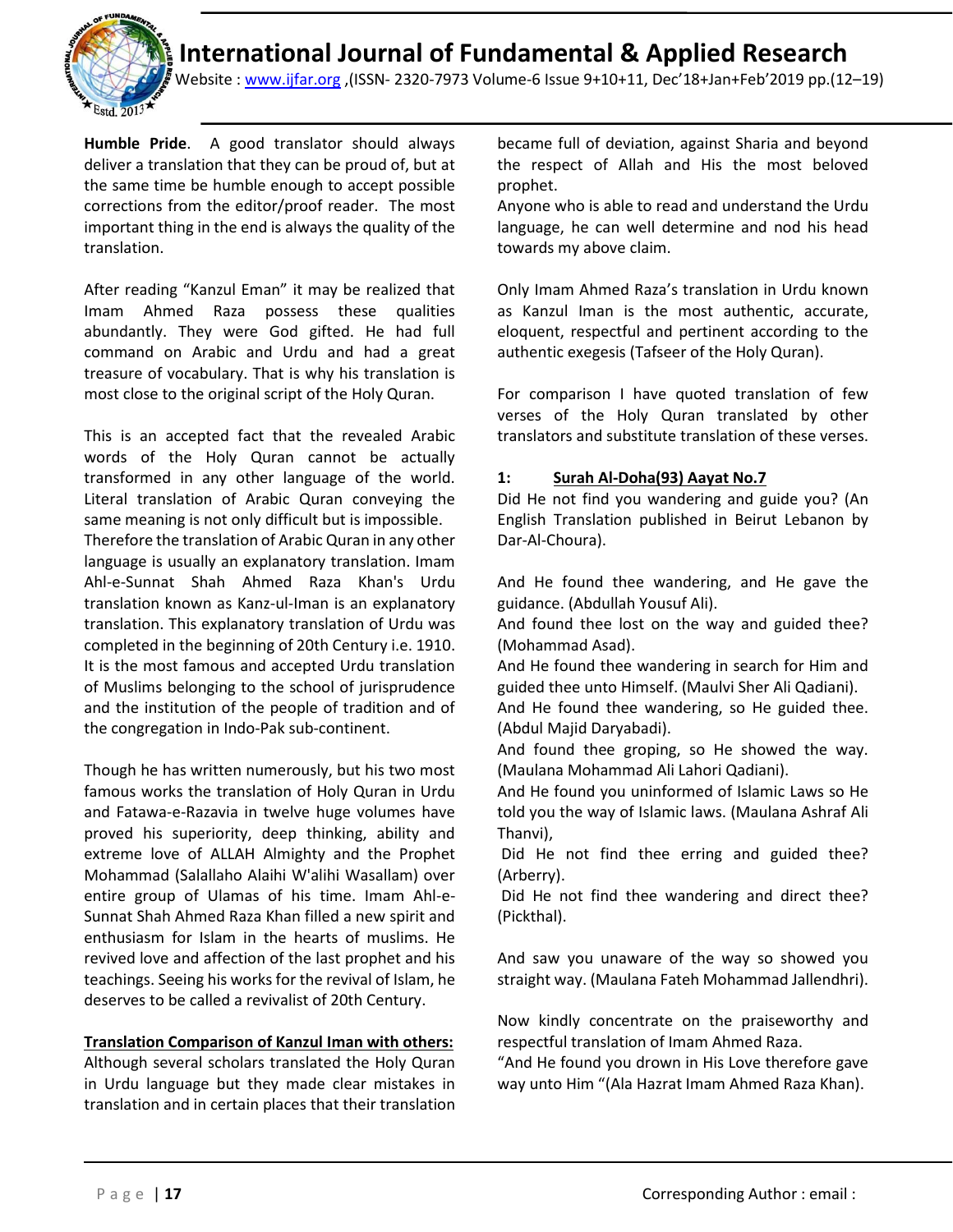

Website : [www.ijfar.org](http://www.ijfar.org/) ,(ISSN- 2320-7973 Volume-6 Issue 9+10+11, Dec'18+Jan+Feb'2019 pp.(12–19)

The translators have translated the word "Dhal" in such a way that it affected directly the personality and prestige of the prophet whereas the consensus is that the prophet is sinless prior to the declaration of prophet hood and after the declaration. The words wandering groping, erring are not befitting to his dignity. The word "Dhal" has many meanings the most appropriate meaning has been adopted by Ala Hazrat Imam Ahmed Raza Khan.

### **2: Surah Al-Fateh(48) Aayat No.1**

In this verse the Arabic word "Zanb" has been translated by almost all famous translators of Urdu English as sin or error or faults. Thus the verse has been translated usually as "so that ALLAH may forgive your faults (or errors or sins)". Whereas the basic faith of muslims is that the prophet is sinless, and faultless. Ala Hazrat Imam Ahmed Raza Khan translated the verse "so that ALLAH may forgive the sins of your formers and your latters on account of you."

Here the prefixed particle "La" gives the meaning of "an account of" according to various commentators of Quran particularly (Khazin and Ruhul Bayan).

### **3: Surah Al-Imran(3) Aayat No.142**

Before ALLAH has known the men fought hard. (The Quran Dar-Al-Choura) Beirut.

While yet ALLAH knoweth not those of you who really strive. (Pickthal).

Without God know who of you have struggled. (Arberry).

While yet ALLAH has not known those who have striven hard. (Abdul Majid Daryabadi).

While yet ALLAH (openly) has not seen those among you have striven on such occasion. (Maulana Ashraf Ali Thanvi).

And yet ALLAH has not known those among you are to fight. (Maulana Mahmoodul Hassan),

"And yet ALLAH has not tested your warriours"

(Ala Hazrat Imam Ahmed Raza Khan)

Now the readers can themselves see the difference of translating of this verse. Most of the translators while translating this verse have forgotten to remember that ALLAH is the knower of the seen and unseen. God forbid! the general translators have given the conception that ALLAH does not know anything before its occurrence.

Even a Qadiani translator has translated the verse in a better way "While ALLAH has not yet distinguished those of you that strive in the way of ALLAH". (Maulvi Sher)

### **4: Surah Al-Baqara(2) Aayat No.173**

And that on which any other name has been invoked besides that of ALLAH. (Abdullah Yousuf Ali).

And that over which is invoked the name of any other than ALLAH. (Abdul Majid Daryabadi).

And the animal that has been earmarked in the name of any other than ALLAH. (Maulana Ashraf Ali Thanvi). And the animal that has been slaughtered by calling a name other than ALLAH".

(Ala Hazrat Imam Ahmed Raza Khan).

Now see the difference in translation. Generally the translators while translating these words have conveyed such meaning that makes all lawful animals that are called by any other name that ALLAH unlawful. Sometimes animals are called by other names for example, if anyone calls any animal like Aqiqa animal, or Valima animal or sacrificial animal sometime people purchase animals for Isal-e-Sawab (conveying reward of a good deed to their near and dear ones) and call them as Ghos-ul-Azam or Chishti animals, but they are slaughtered in the name of ALLAH only. Then all such animals would become unlawful.

The only befitting translation is of Ahmed Raza Khan that conveys the real sense of the verse. All such lawful animals become unlawful if they are slaughtered in any

### **5: Surah Al-Rehman(55) Aayat No.33**

O' Company of Jinn and men if you have power that you may go out of the boundaries of the heavens and the earth (then let us see) do go but you can not go out without strength. (Ashraf Ali Thanvi).

O' tribe of Jinn and of men if you are able to pass through the confines of heaven and earth, pass through then you shall not pass through except with an authority. (Arberry)

Similarly this verse has been translated by Abdullah Yousuf Ali and Maulana Abdul Majid Daryabadi.

" O' Company of Jinn and men, if you can that you may go out of the boundaries of the heavens and the earth, then do go. Whatever you will go, He is the